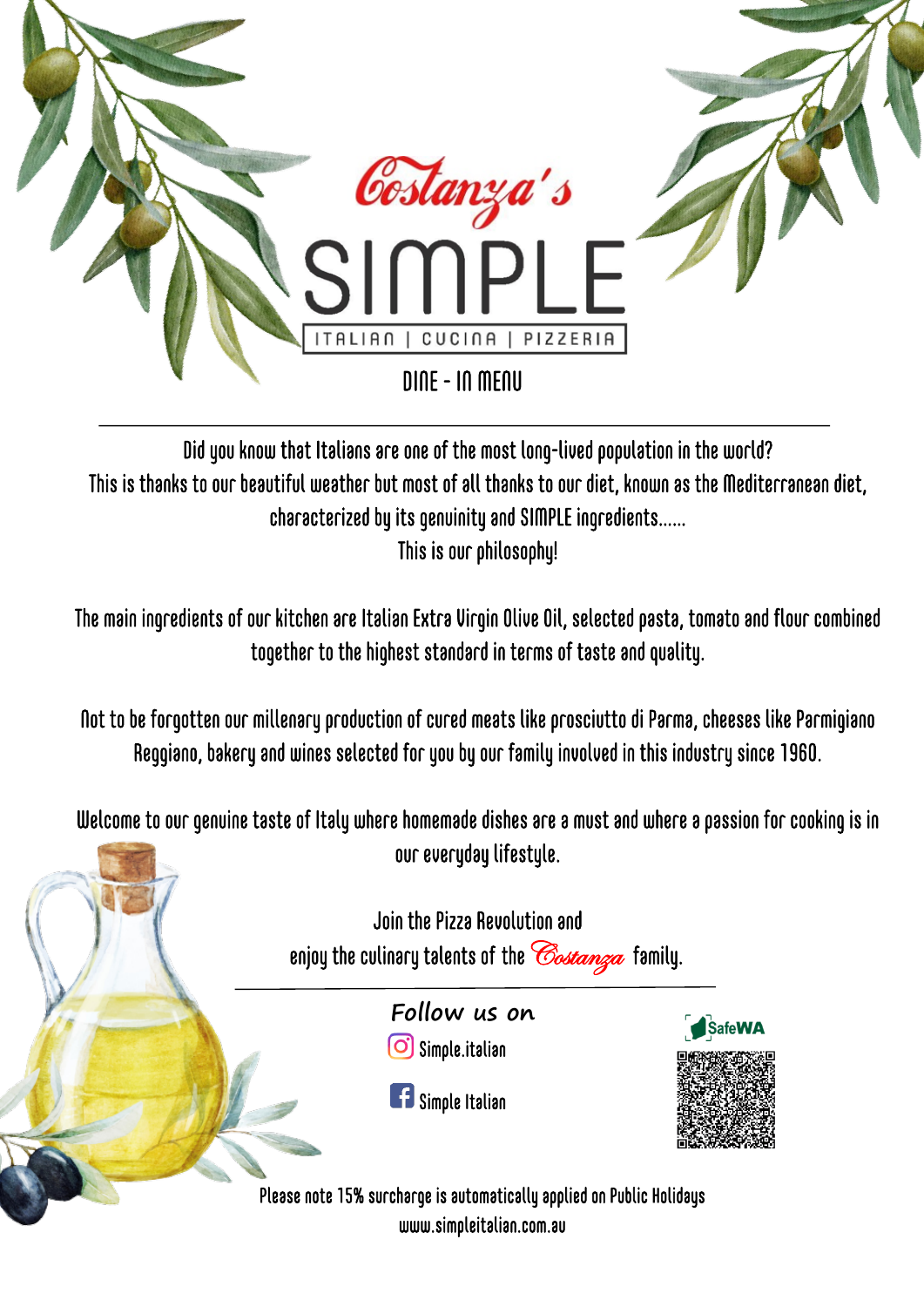# ENTREE

### Meat Arancini \$ 7

*Filled with beef Bolognese sauce topped with goat cheese fondue & pomegranate ( 2 pieces )*

### Veggie Arancini \$ 7

*Filled with spinach and mozzarella topped with pesto, rocket & shaved Parmigiano Reggiano ( 2 pieces )*

# Mozzarella Sticks \$15

*Served with homemade tomato dip*

## Bruschetta  $$16 \rightarrow$

*Toasted bread topped with tomatoes & stracciatella cheese ( 4 pieces )*

Wild Olive Mix  $$9\rightarrow$ 

### Cheesy Garlic Focaccia \$ 12

# Caprese  $$18 \rightarrow$

*Burrata mozzarella on a bed of sundried tomato pesto topped with fresh basil, fresh tomatoes*

# SHARING PLATES

### Gourmet Antipasto Platter \$ 39

*Combination of cheeses and cured meats from BEL PAESE, olives, crackers accompanied by garlic bread*

### Rustic Board \$ 35

*Burrata mozzarella, Prosciutto di Parma, focaccia & crushed fried potatoes with paprika on a mayonnaise and jalapeno bed*



www.simpleitalian.com.au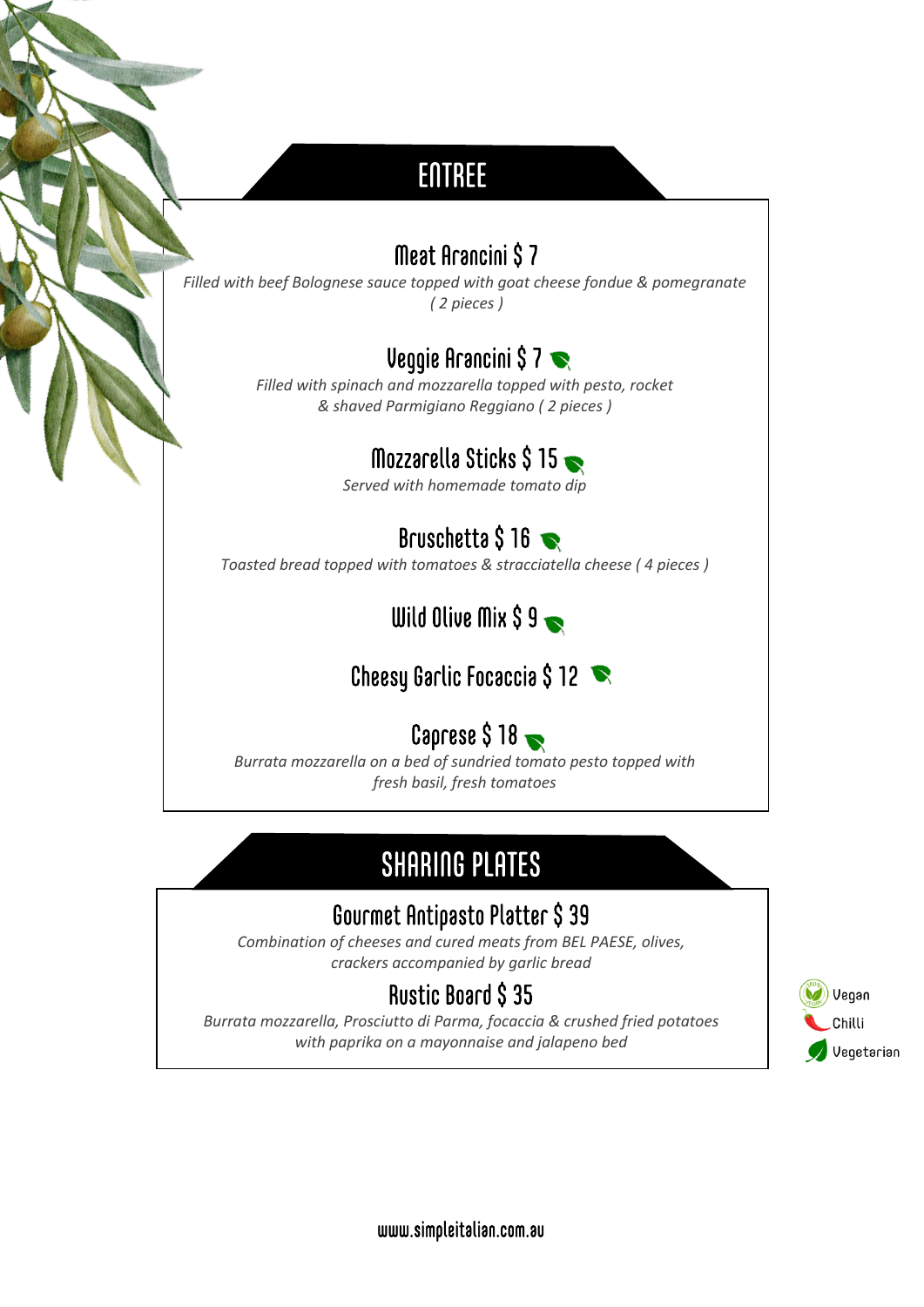# 13" AUTHETIC ITALIAN PIZZA

### Margherita  $$22 \blacktriangleright$

*Tomato base, fior di latte, fresh basil*

## 4 Formaggi  $$25 \bullet$

*Fior di latte, ricotta cheese, smoked scamorza, blue cheese, walnuts, sage*

#### Simple \$ 29

*Fior di latte, rocket, cherry tomatoes, Prosciutto di Parma, shaved Parmigiano Reggiano*

# Napoli \$ 24

*Tomato base, fior di latte, anchovies*

#### Bufala  $$26 \blacktriangleright$

*Tomato base, bufala mozzarella, fresh basil*

#### Affumicata \$ 29

*Fior di latte, smoked scamorza, mushrooms, Prosciutto di Parma, truffle oil*

### Contadina  $$27 \blacktriangleright$

*Tomato base, fior di latte, roasted eggplant, walnuts, smoked scamorza, sundried tomatoes, pesto*

### Calabrese \$26

*Tomato base, fior di latte, sundried tomatoes, sausage, roasted capsicum, chilli, ricotta*

#### Diavola  $$25$

*Tomato base, fior di latte, mild salami, chilli*

#### V.I.P. \$ 33

*Tomato base, bufala mozzarella, olives, Prosciutto di Parma,truffle oil, parmesan flakes*

#### Divina  $$28$

*Tomato base, fior di latte, smoked scamorza, Nduja (spicy pork paste), Prosciutto di Parma*

#### Melanzane  $$28 \blacktriangleright$

*Tomato base, fior di latte, roasted eggplant, shaved Parmigiano Reggiano, fresh basil*

### Ortolana  $S$  26

*Fior di latte, grilled zucchini, roasted eggplant, roasted capsicum, rocket, cherry tomatoes*

### Bresaola \$ 30

*Tomato base, rocket, bresaola (italian cured beef), shaved Parmigiano Reggiano, vinaigrette sauce*

Vegan Chilli

Vegetarian

Extra Toppings… Bufala Mozzarella  $$$  5  $-$  Prawns  $\$$  5  $-$  Vegan Cheese  $\$$  4  $-$  Burrata Mozzarella  $\$$  8 Prosciutto Di Parma \$ 5 - Gluten Free Base \$ 5 – Other \$ 3 ea

> **\*NOTE\*** Pizzas may come out at different times as the kitchen, We apologize for any inconveniences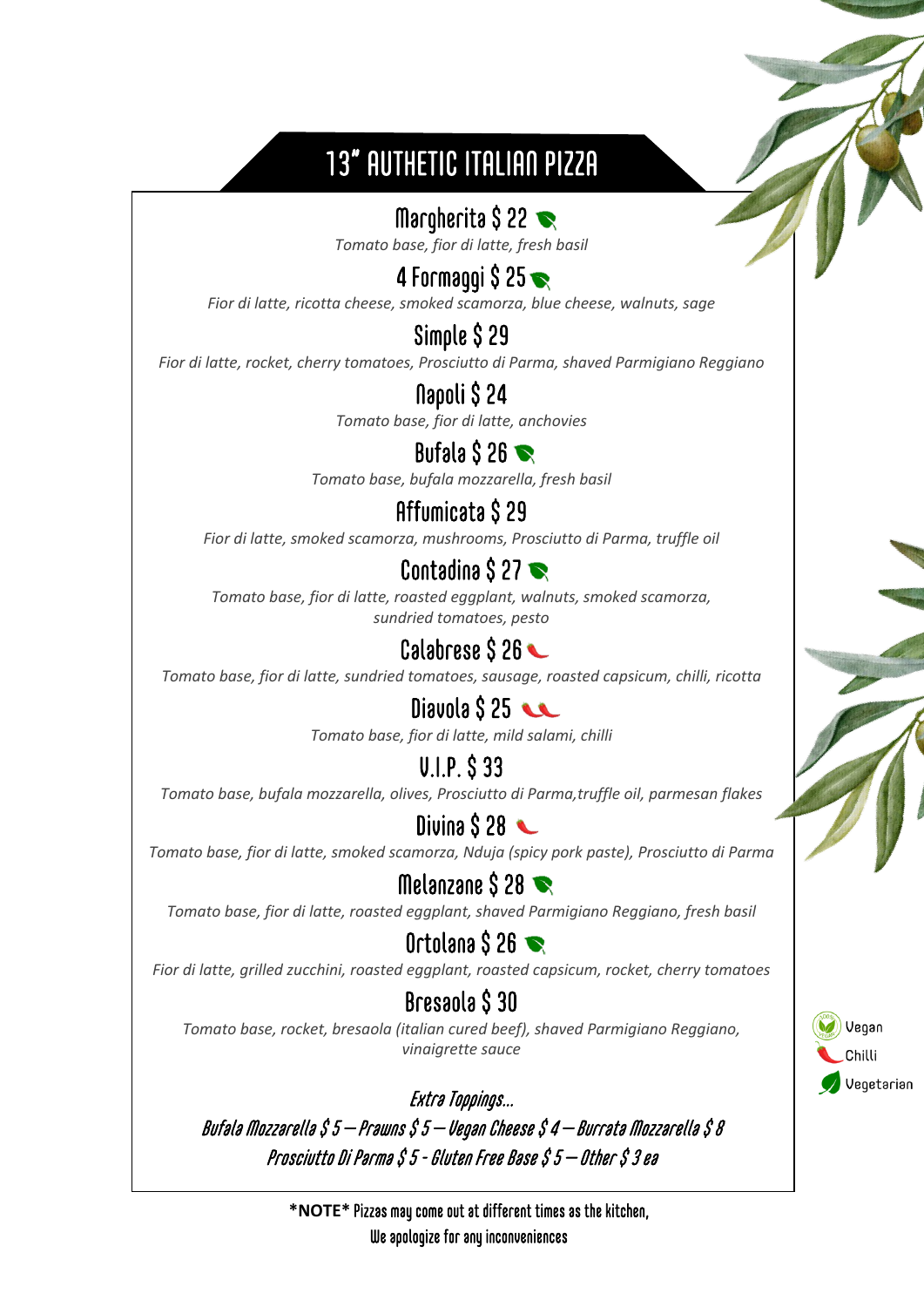# 13" INTERNATIONAL PIZZA

### Hawaiian \$ 25

*Tomato base, fior di latte, ham, pineapple*

### Meat Lover \$ 29

*Fior di latte, ham, bacon, mild salami, chicken, drizzled with BBQ sauce*

### Vegana \$ 27

*Tomato base, vegan cheese, mushrooms, olives, roasted capsicum, cherry tomatoes, onion*

### Gamberi \$ 28

*Tomato base, grilled prawns, rocket, avocado, mayonnaise*

### Suprema \$ 30

*Tomato base, fior di latte, onion, mushrooms, olive, capsicum, mild salami, Italian sausage*

### Chicken Avocado \$ 28

*Fior di latte, mushrooms, onion, chicken, avocado, drizzled with BBQ sauce*

#### **Penna \$ 28 \**

*Fior di latte, roasted potatoes, bacon, Nduja (spicy pork paste), mayonnaise, black pepper*

#### Mare e Monti \$ 30

*Tomato base, fior di latte, chorizo, mushroom & grilled prawns*

## Vegan Deluxe \$ 29

*Tomato base, vegan cheese, roasted capsicum, roasted potatoes, olives, garlic oil*

# Chicken Parmi \$ 28

*Tomato base, fior di latte, chicken schnitzel, shaved Parmigiano Reggiano, fresh basil*

# Challenge Pizza

#### Piccantissima \$28

*( 18+ Please ask staff if available ) ( If whole pizza is finished, you will join our photo wall of fame ) Tomato base, fior di latte, hot salame, smoked scamorza, insanely hot chilli sauce*

Extra Toppings…

Bufala Mozzarella  $$$  5  $-$  Prawns  $$$  5  $-$  Vegan Cheese  $$$  4  $-$  Burrata Mozzarella  $\$$  8 Prosciutto Di Parma \$ 5 - Gluten Free Base \$ 5 – Other \$ 3 ea

 $\overline{a}$ į

**CONSUMER** 



# PIZZA ALLA PALA

 Pizza Alla Pala (50cm) \$ 70 *Your choice of up to 3 flavours (serves 3 people)*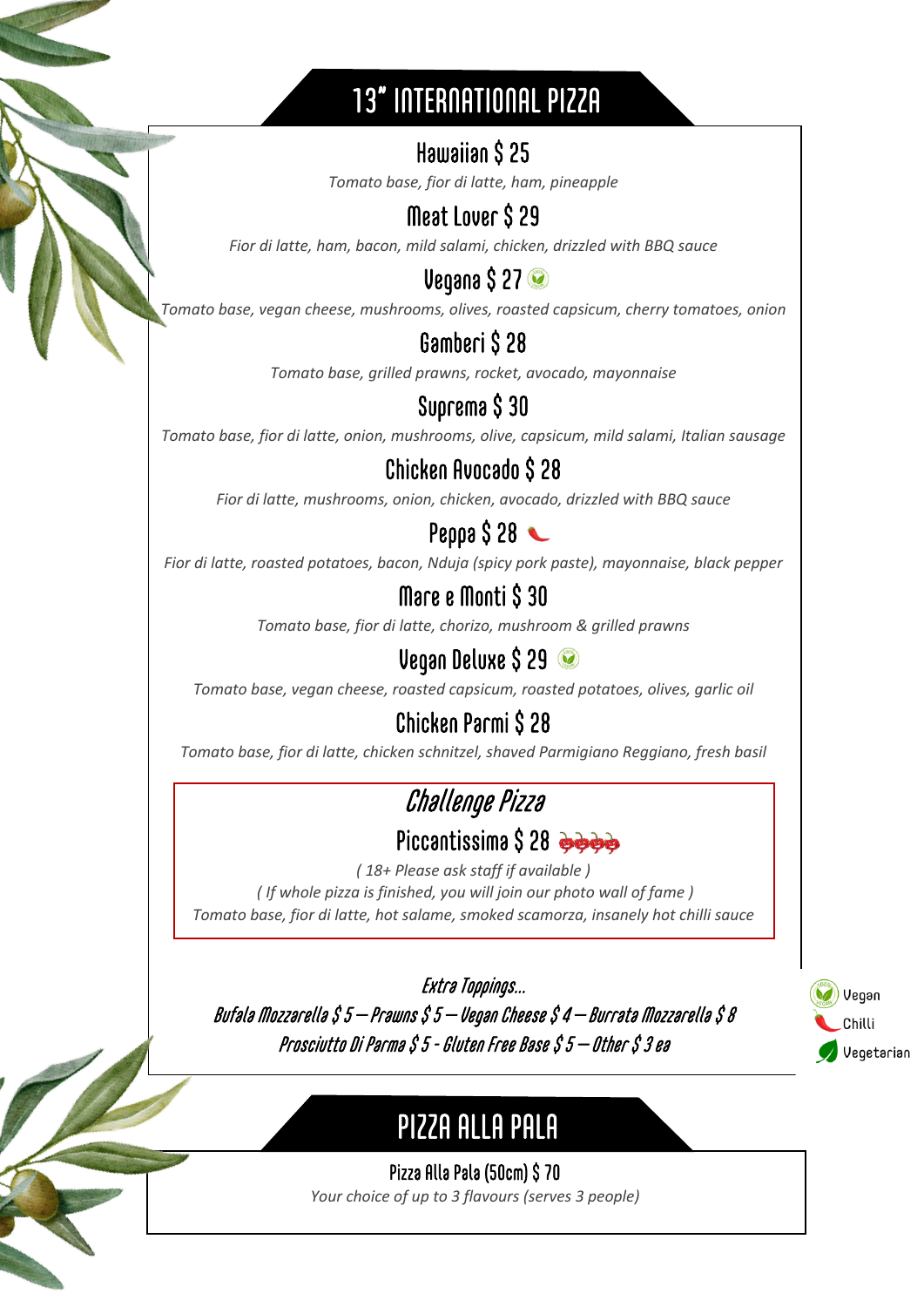# **PASTA**

## Lasagna \$ 27

*Layered with beef mince Bolognese sauce, béchamel & parmesan cheese*

# Gnocchi \$ 30

*Cooked in a white creamy sauce, with porcini mushrooms & Italian sausage*

# Pappardelle \$ 28

*In a rich tomato and boar sauce (wild pork), Italian herbs topped with pecorino cheese*

## Risotto \$ 29

*Cooked in a pumpkin and Italian sausage sauce, topped with shaved Parmigiano Reggiano*

# Pici  $\hat{S}$  28

*Homemade thick spaghetti cooked in a ripe cherry tomato sauce topped with fresh stracciatella cheese*

### Ravioli \$ 30

*Stuffed with ricotta and lemon zest, cooked in a salmon and zucchini creamy sauce topped with poppy seeds*

## Spaghetti All'Amatriciana \$ 27

*Cooked in a rich tomato and smoked pancetta sauce, topped with pecorino cheese*

# Vegan Spinach Casarecce \$ 30

*Tossed in homemade vegan basil pesto topped with nutritional yeast*

# Spaghetti Alle Vongole \$30

*Shark Bay clams cooked in a white wine sauce, fresh chilli & parsley*

# MEAT & FISH

Lamb Shank \$ 35

*Slow cooked served with homemade gravy on a mashed potato bedding & broccolini*

# Beef Tenderloin \$ 38

*Grilled your way, served with a choice of mushroom sauce or truffled infused butter, mashed potatoes, caramelized baby carrots* 

# Roasted Fennel Porchetta \$ 35

*Slow cooked served with homemade gravy, roasted potatoes & broccoli*

# Seared Tuna Steak \$ 30

*Slightly cooked with salmoriglio sauce (Sicilian dressing), olives, capers, cherry tomatoes served with a garden salad*

# Grilled Octopus \$ 30

*Whole marinated octopus tentacle, on a Romesco sauce (contains nuts) bedding served with coral salad leaves*

# Chicken Parmigiana \$ 29

*Crumbed free range chicken breast, Napoletana sauce, mozzarella served with fries & a garden salad*

**\*NOTE\*** Kitchen may come out at different times as the pizzeria, We apologize for any inconveniences

\*Gluten Free Vegan Gnocchi Available \$ 6\*

Ĩ

Vegan Chilli Vegetarian  $\overline{a}$